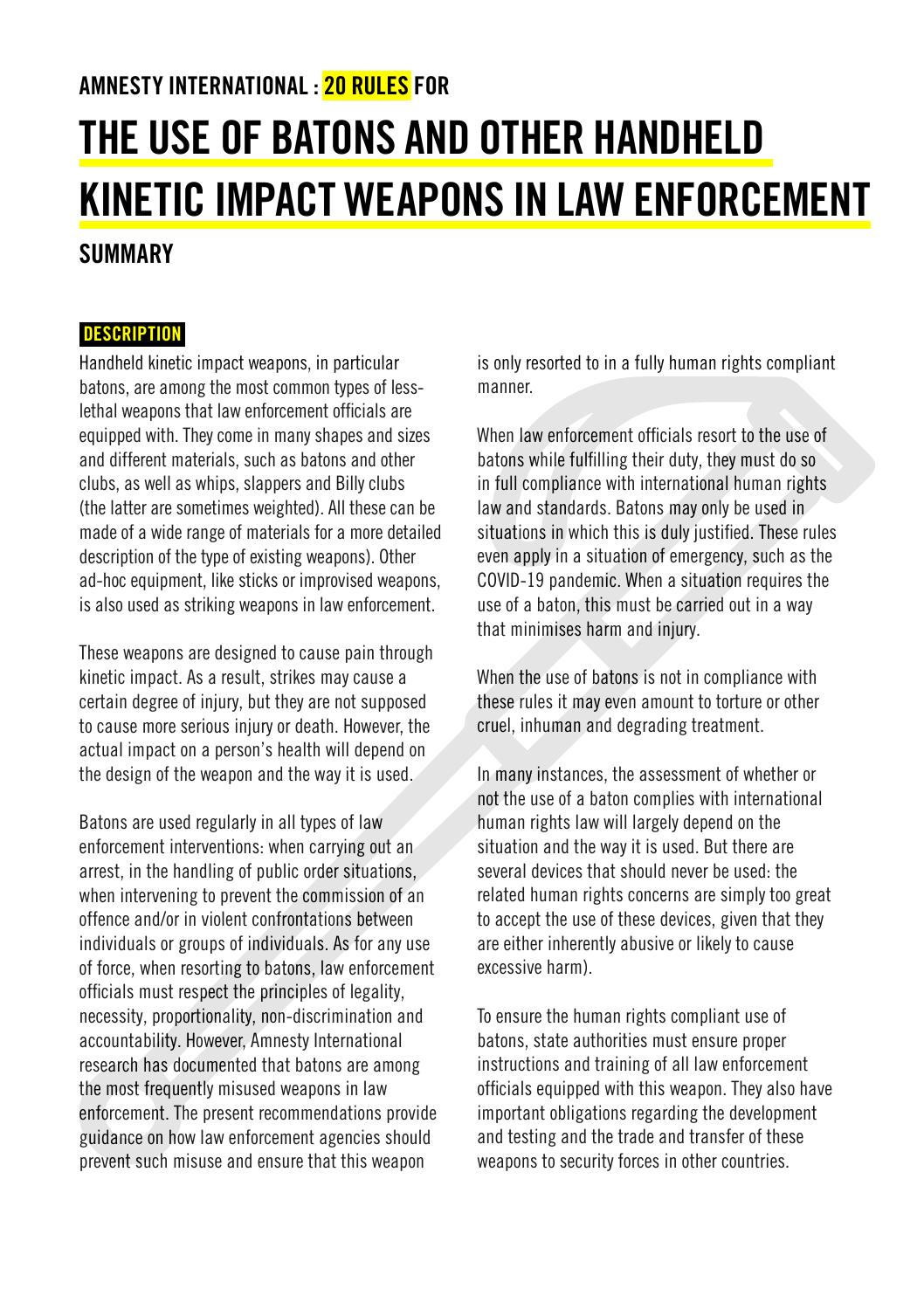## RULES AND KEY PRINCIPLES GOVERNING THE DEPLOYMENT AND USE OF BATONS

#### GENERAL PRINCIPLES

- 1. Batons are not a tool to simply obtain compliance with an order. Their use must comply with the principles applicable to any use of force: legality, necessity, proportionality, nondiscrimination and accountability.
- 2. Each baton strike must be justified, and law enforcement officials must be held accountable for each of them. Repeated baton strikes are likely to be excessive.
- 3. As a rule, batons are supposed to be used as weapons of self-defence or defence of another person.
- 4. Batons should never be used as a means of punishment. Law enforcement officials must never use force for this purpose.
- 5. Batons may only be used against persons violently resisting or otherwise engaged in violence against another person.
- 6. Batons should never be used to disperse a peaceful assembly.
- 7. Law enforcement officials should never use batons for the mere purpose of enforcing COVID-19 restrictions when there is no or only limited violence.

#### MANNER OF USE

- 8. As a rule, a clear order and verbal warning must precede the use of batons. This warning must seek to de-escalate the situation and convince a person to give up a violent behaviour.
- 9. As a rule, strikes should aim at the major muscle mass.
- 10. Strikes aimed at areas where more serious injury can be caused must be avoided.
- 11. As a rule, the use of a baton in an even more dangerous manner likely to cause serious injury or even death (such as strikes the head, neck, spine, throat or groin area) should be prohibited, except in the extreme situation of a threat of serious injury or even death that cannot be addressed with less harmful means.
- 12. Equally, the use of batons for stabbing/poking should be prohibited.
- 13. Overhead strikes are inherently dangerous and must be avoided.
- 14. Specific caution is required for persons with only little muscle mass, such as children, older persons, or persons of an otherwise slimmer stature.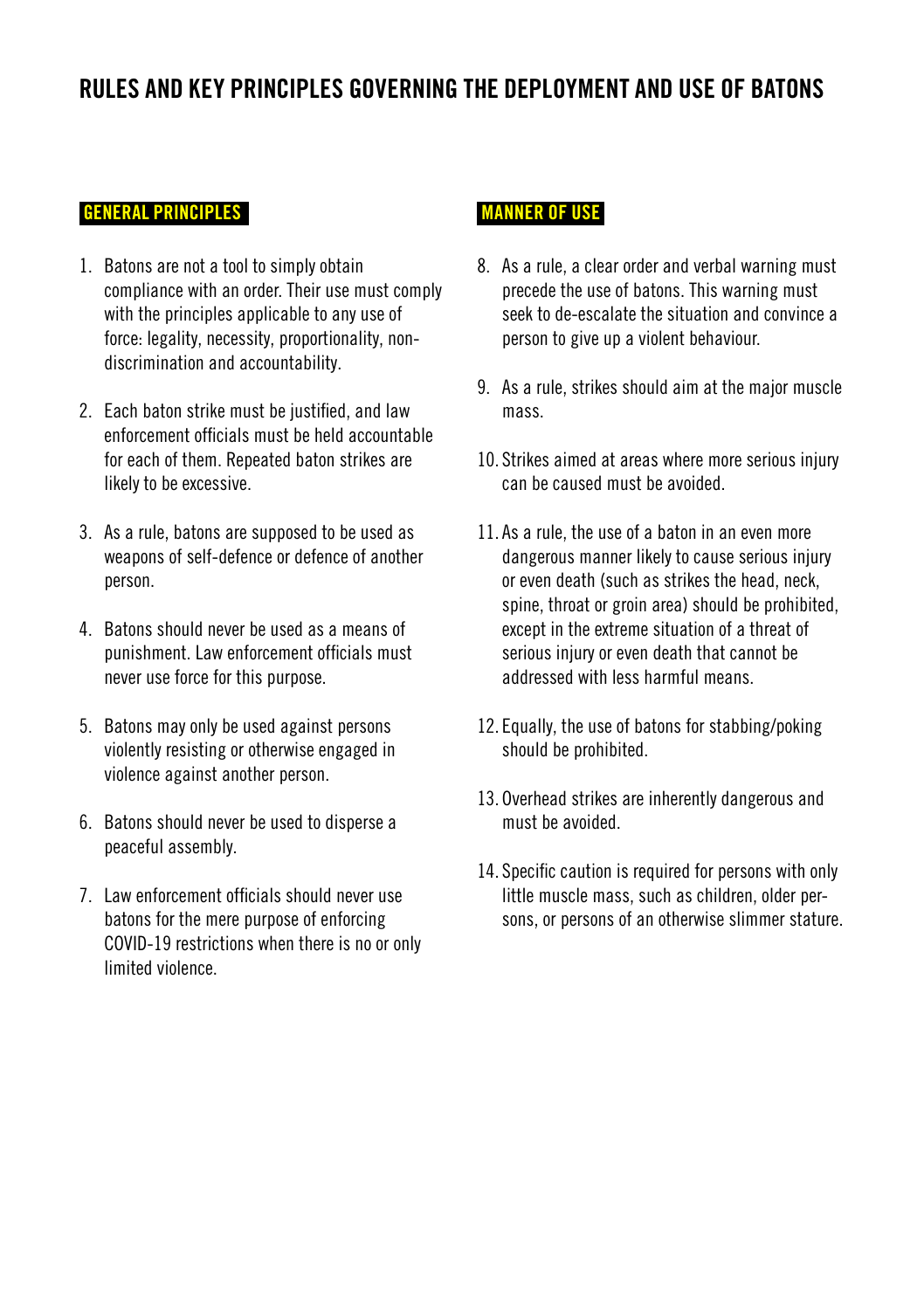#### **PROHIBITIONS**

- 15.The unlawful use of force, including by the means of batons, by law enforcement officials in violation of the principles of legality, necessity or proportionality will in many circumstances amount to cruel, inhuman and degrading treatment or - if additional requirements are met - even torture. They are prohibited at all times.
- 16. Inherently abusive handheld kinetic impact devices should be prohibited, in particular electric stun batons, spiked batons, whips/ siamboks, and weighted batons.

#### INSTRUCTIONS AND TRAINING

17. Law enforcement agencies must clearly instruct and train the personnel on the use of batons, including how they should be used, precautions to be taken to minimise harm and clear prohibitions when and how they may not be used.

- 18.They should only hand out these weapons to certified law enforcement officials.
- 19. Instructions must require to report each baton use in order to allow an assessment whether it was justifie.

#### DEVELOPMENT AND TESTING

20. All weapons used by law enforcement officials, including batons, must be subjected to thorough, independent testing to ensure they are safe and appropriate for human rights compliant use by law enforcement officials.